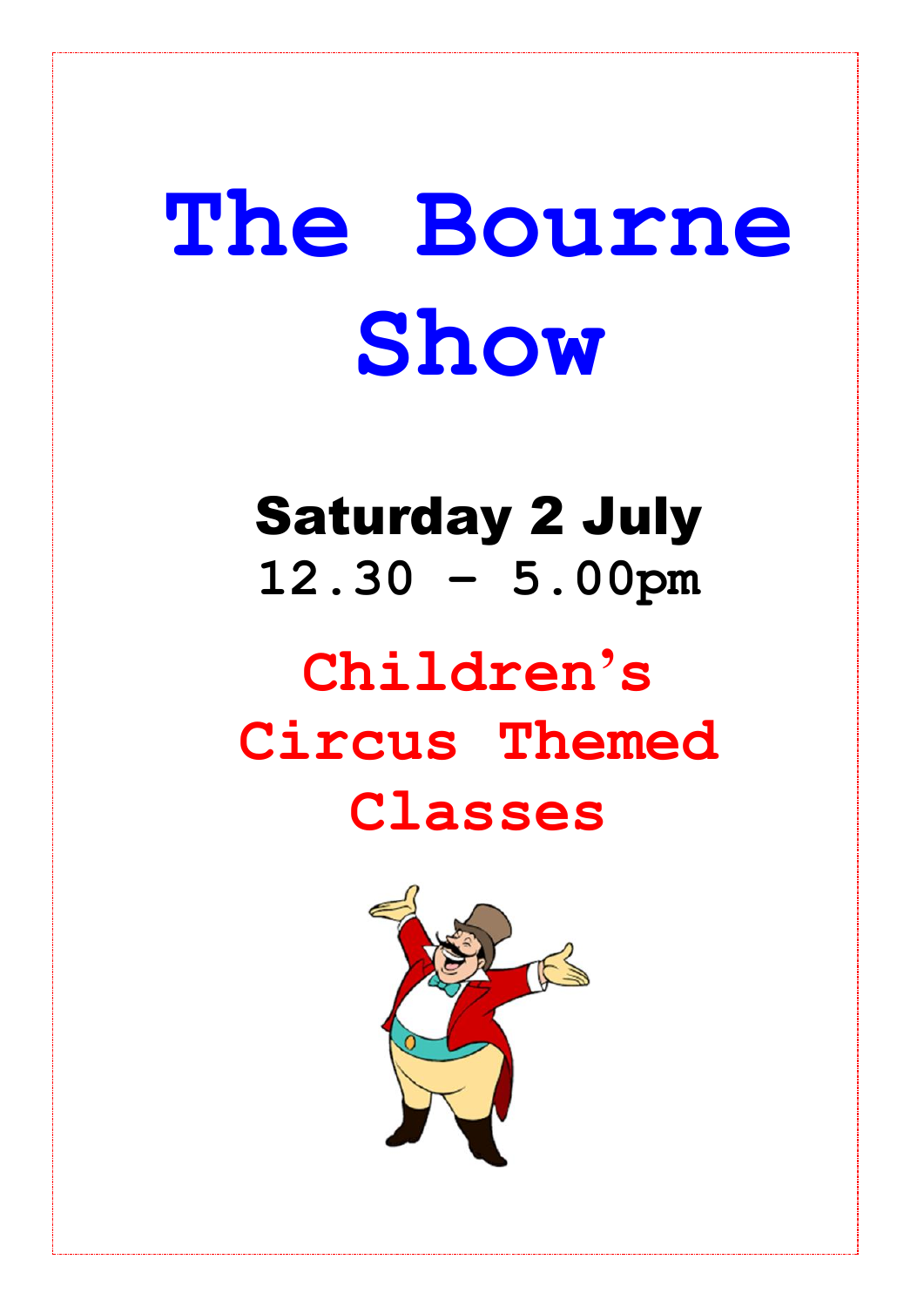### Children's Classes

**Entries**: (please tick)

|                         | Under $5 \mid 6 - 8$ yrs | $9 - 11$ yrs |
|-------------------------|--------------------------|--------------|
| A                       |                          |              |
| B                       |                          |              |
| $\overline{\mathbf{C}}$ |                          |              |
| D                       |                          |              |
| E                       |                          |              |
| F                       |                          |              |
| G                       |                          |              |
| H                       |                          |              |
|                         |                          |              |

There are 9 different classes for each age group. You may only enter one exhibit in any one class, but you may enter as many classes as you like.

Kid's Entries - 3 age groups: 5 & under, 6 – 8 years, 9 – 11 years,

**Completed forms (NOT EXHIBITS) to Jenny Rogers, Briar Cottage, 27 Dene Lane or Catherine Muggeridge, 30 Lodge Hill Road by 6.00 pm on Wednesday 29th June Entries to marquee 0730-1000, Collection 1615-1645**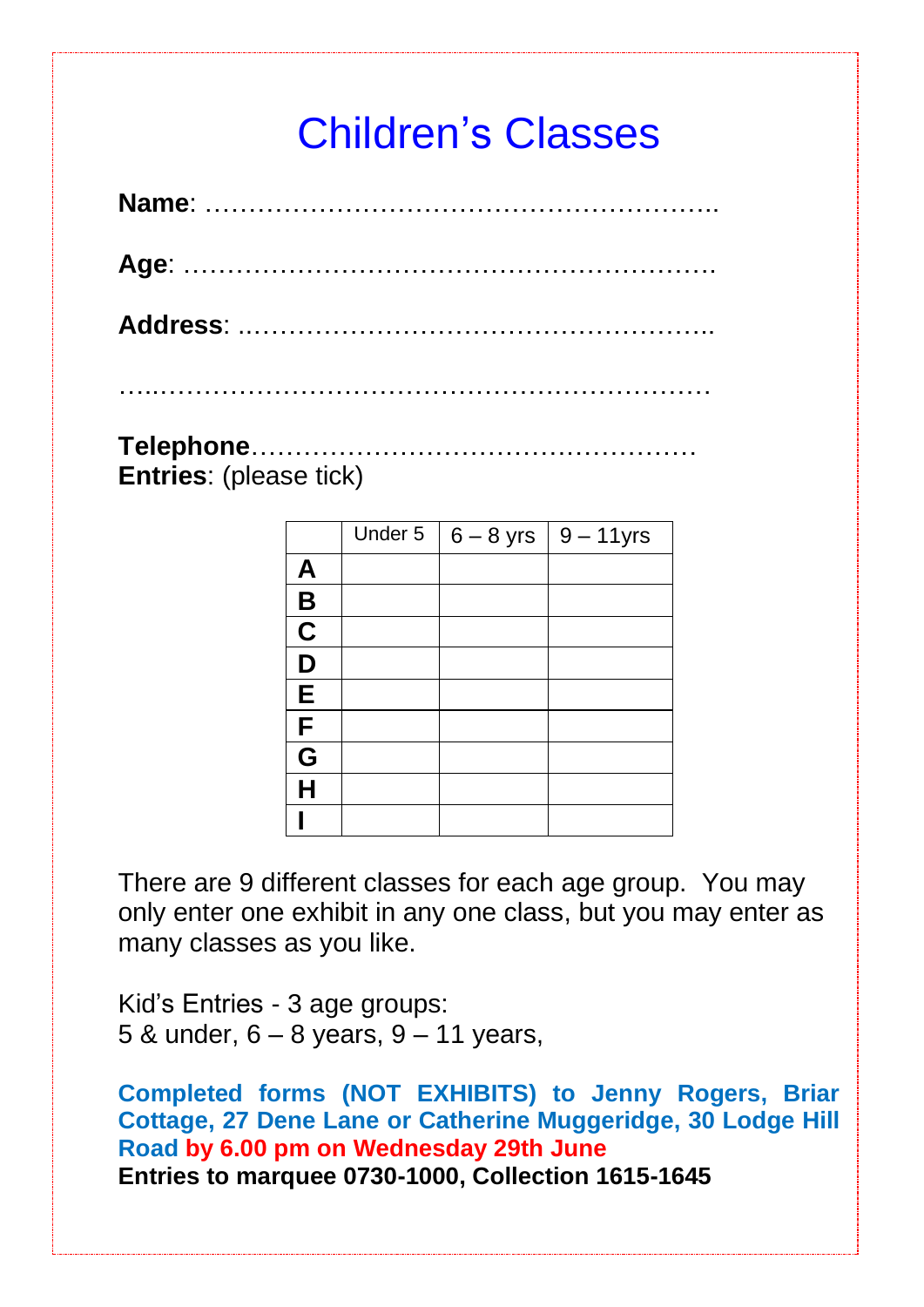Exhibits must be displayed in the Show Tent **by 1000** on the morning of the show (You can drop between 0800-1000). **Please note we are unable to accept any entries for judging after this time**.

All children's entries are free.

#### **Entries must be the child's own work**

Classes:

A A clown made from fruit and/or vegetables

B A lions face, on a plate made from natural material (A4 maximum size)

- C Funny flowers
- D 4 x circus themed cupcakes
- E Circus themed marshmallows
- F Fairground ride made of junk (no bigger than A4)
- G Pipe Cleaner trapeze artist

H In your best handwriting, write an acrostic poem using the word 'CIRCUS' (Decorate if you wish)

I A painting or drawing themed 'Inside the Big Top'